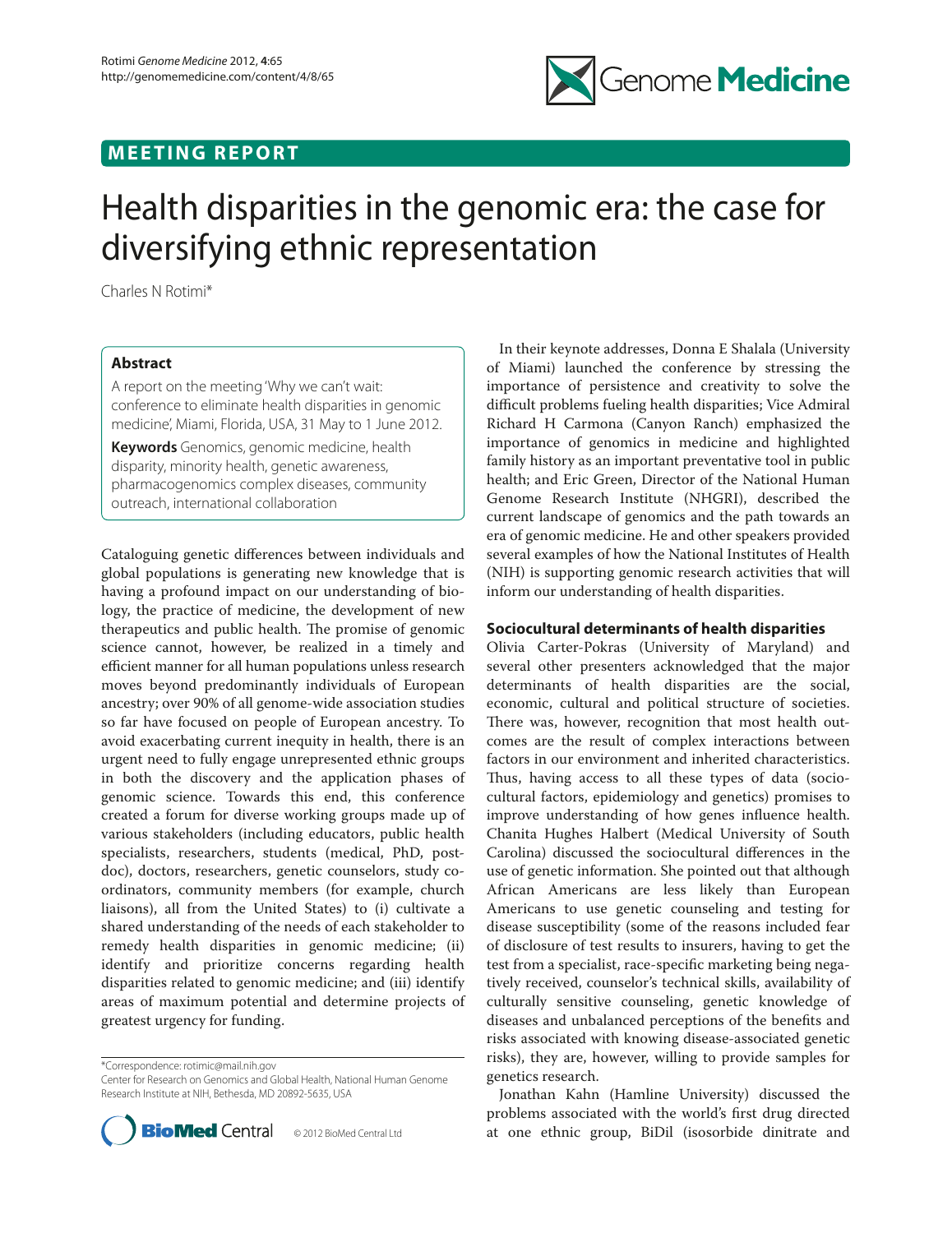hydralazine hydrochloride), approved by the US Food and Drug Administration (FDA) for the treatment of heart failure in self-identified black patients. He criticized the approval process of BiDil because it allowed the drug manufacturers to reformulate existing drugs so as to extend their patents and maintain higher prices. Furthermore, he argued that we must resist the temptation to see genomics as a neat technological fix for complex and deeply rooted social and historical problems that underlie health disparities.

Edward Ramos (NHGRI, NIH) provided data on approximately 2,000 drug metabolizing enzymes genotyped in 19 global populations from five continents. He posited that although much can be gleaned from pharmacogenomics data attributed to populations, the application of each individual's genetic variation is the ideal endpoint. His presentation provided compelling pharmacogenomic examples describing the advantages of group data as well as the implications of overgeneralization. His analysis of the global pharmacogenomic landscape led him to caution against the use of general descriptors such as 'white', 'black', 'Hispanic' and 'Asian', given the marked differences observed in allele frequencies between populations often grouped together in the same racial/ethnic construct.

#### **How is genomics informing health disparity?**

Jun Yang (St Jude Children's Research Hospital) and John Carpten (Translational Genomics Research Institute) discussed how genomics is informing cancer disparities. Yang described work on childhood acute lymphoblastic leukemia (ALL) and provided insight into the ethnic disparity in ALL survival rate in the USA, with poorer survival observed among African Americans and Hispanics than among European Americans or Asian Americans. In their published study, they observed that genomic variation that co-segregated with Native American ancestry was associated with risk of relapse in ALL. More importantly, ancestry-related differences in relapse risk were abrogated by the addition of a single extra phase of chemotherapy. Carpten showed wholegenome tumor sequencing data from black women and white women with metastatic triple negative breast cancer; he hopes that this strategy will further our understanding of the role of somatic alterations in this difficult-to-treat cancer, so reducing disparity in outcome. In collaboration with Bodour Salhia, his group has shown that although women from Egypt have high mortality rates from breast cancer, they tend to be diagnosed with luminal A breast cancer more frequently than women from other countries; this type is associated with favorable outcomes when diagnosed early. Thus, in this instance, a major cancer disparity might be eliminated through early detection and outreach.

Carlos Bustamante (Stanford University) discussed a landmark study directed at understanding the genetic basis of blond hair among Solomon Islanders. Solomon Islanders differ from the general trend of darker skin and hair pigmentation near the equator where there is higher ultraviolet radiation. Bustamante and colleagues found that an amino acid change in the *Tyrosinase-related Protein-1* (*TYRP1*) gene is responsible for Melanesian blond hair, and the specific mutation underlying this trait was rare or absent outside of Oceania. He predicted that the study of more global populations will lead to the identification of many novel genetic variants with large phenotypic effects in populations currently underrepresented in genomic research.

I discussed the evolution of kidney disease in populations of African ancestry, in particular missense variants in the *Apolipoprotein L1* (*APOL1*) gene that increase kidney disease risk among African Americans. I made the case for studying the parental (ancestral) populations of admixed individuals in disease mapping. Variants in the gene encoding this high density lipoprotein c (HDLc)associated lipoprotein are present in relatively high frequency in African ancestry populations, but absent in non-African populations. These variants are thought to have increased in frequency because of a protective advantage against a deadly form of African sleeping sickness. The evolutionary understanding of the relationship between infectious disease, HDL and kidney disease is shedding light on the well documented disparities in kidney failure in African Americans compared with European Americans. This also clearly justifies studying more global populations in genomic science in the effort to understand some of the root causes of health disparities. Other examples that illustrated the need for more diversity in genomic research were presented by Esteban Burchard (University of California) for asthma, Adebowale Adeyemo (NHGRI, NIH) for diabetes and Lawrence Honig (Columbia University) for Alzheimer's disease.

Joycelyn M Lee (University of Miami) presented the work of the Genetics Awareness Project (GAP), a community education program based in South Florida designed to increase public understanding of genetics. Launched in 2009, it has already had an impact on the community, having hosted over 29 community presentations, surveys and focus groups, involving close to 1,000 participants. Preliminary data from focus groups and surveys suggest that awareness regarding genomic research and medicine are poor, and although there are a variety of misconceptions and barriers, there is a general sense of optimism and a desire to learn.

#### **Working group summary**

The working group, which included scientists, teachers students, genetic counselors and community members